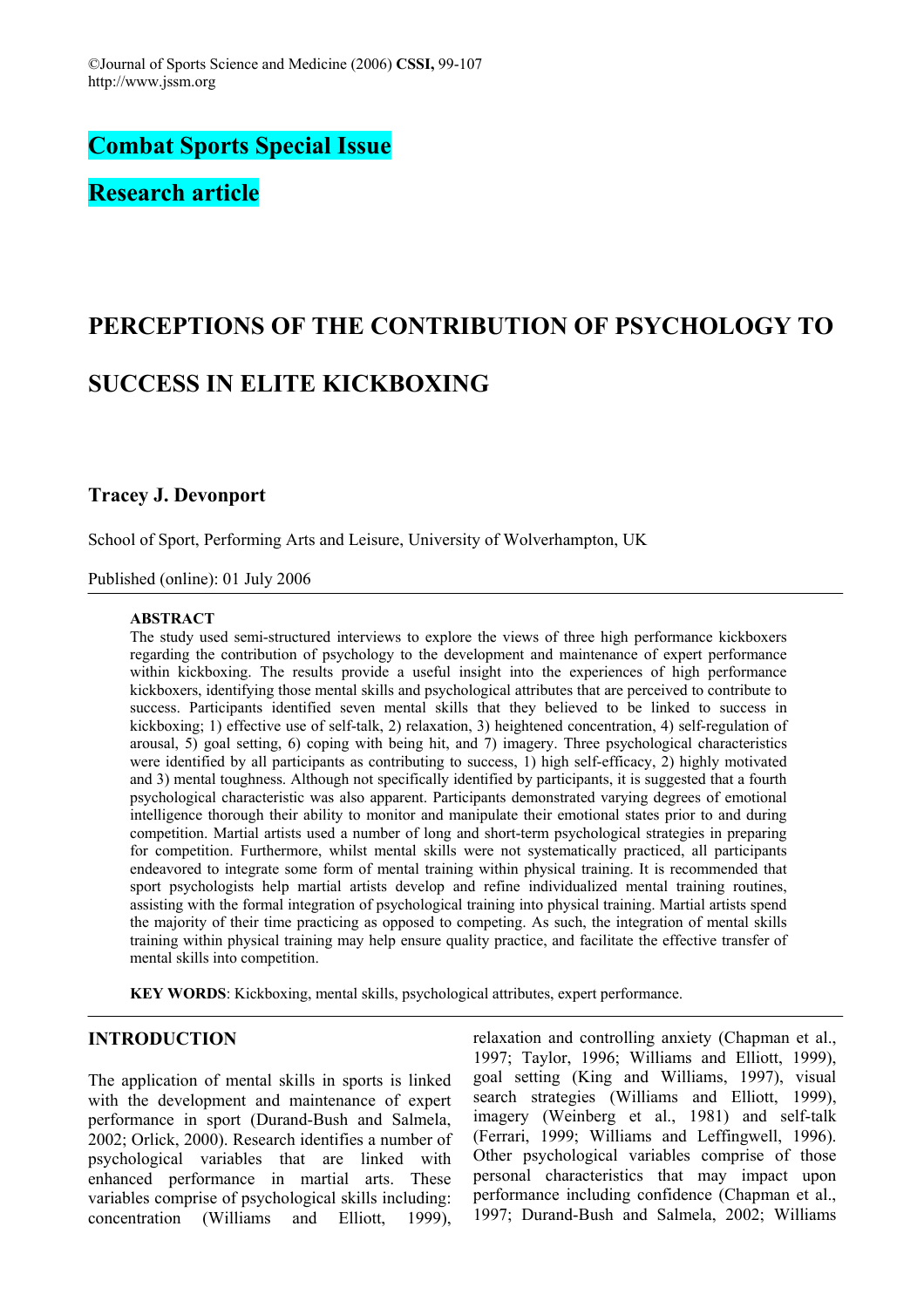and Leffingwell, 1996) and motivation (Durand-Bush and Salmela, 2002). The need to tailor mental skills training to the specific needs of an individual is acknowledged by many sport psychologists (Seabourne et al., 1984; 1985). Given the growing body of evidence linking mental skills to enhanced performance in martial arts (Chapman et al., 1997; Ferrari, 1999; King and Williams, 1997; Taylor, 1996; Williams and Elliott, 1999), an individualized mental skills training program should be part of a martial artists training.

Weinberg and Comar (1994) suggested that in order to develop mental skills, they must be systematically practiced and integrated within physical skills training. Williams and colleagues (Williams and Elliott, 1999; Williams and Grant, 1999) found that skilled martial artists (Karate) have better perceptual and anticipatory skills when compared with novice martial artists. They suggest that these skills are acquired through experience, a finding consistent with the sentiments of Weinberg and Comar (1994). The development of these mental skills could be accelerated by appropriate training, exposing performers to the same constraints as those experienced during competition could develop a martial artist's ability to focus on task relevant cues (Williams and Elliott, 1999). Whilst there is an increasing body of research which identifies the contribution of mental skills to success in martial arts, and the need to integrate mental skills training within physical training, research suggests that the mental skills applied by martial artists may not be systematically taught (Williams and Elliott, 1999). The majority of martial artists do not have access to sport psychologists and as such, their first experiences concerning the psychology of martial arts will come from their mentors/ instructors. The present paper explores the views of high performance kickboxers regarding the contribution of psychology to the development and maintenance of expert performance within kickboxing, in particular the role of mental training in the development of excellence.

# **METHODS**

# *Participants*

All athletes provided informed consent before participating in the present study. Participants were 3 volunteer kickboxers; participant numbers have been used in order to maintain anonymity. Participant#1 is 50 years of age and has now retired having competed in full and semi-contact kickboxing for over twenty years. His best result was third place in the world full contact championships. He has won numerous British titles, has been British full contact champion and winner of the FSK and MAI masters division. He prides himself on having beaten a number of World champions during his kickboxing career. His coaching accomplishments are also well recognized having been awarded instructor of the year by Martial Arts illustrated. Participant#2 is 34 years of age; she has fought in semi, light and full contact kickboxing. She has won over 20 British titles and held the European title in 1997 and 2003. She successfully defended her World title in full contact kickboxing from 1996 through to 2000 when she had to relinquish it due to pregnancy. Participant#1 and #2 have been married for 13 years and between them have trained several fighters to become World champion. Participant#1 and #2 were interviewed together in the dual interview. Participant#3 completed an individual interview. He is 27 years old and competes in semi-contact Kickboxing. He was World silver medalist in 2001, World champion in 2003, European champion in 1999, and has numerous British titles.

Exploring the experiences of small number of participants is an acknowledged limitation of the present study, and as such, the findings presented are not representative of the general kickboxing population. However, given their accomplishments, their views regarding the contribution of psychology to success in elite kickboxing serve to highlight those areas that could, and arguably should be subject to further empirical scrutiny.

#### *Data collection*

One individual and one dual interview were used to ascertain and explore those psychological attributes that were identified by elite kickboxers as contributing to excellence. The same question schedule was used for the individual interview and dual interview. This was to ensure each interview was as consistent as possible in terms of depth and complexity. This semi-structured interview allowed participants to talk about their experiences in an informal way thus providing the opportunity and freedom to express their views and develop unexpected themes (Burgess, 1984). Examples of questions included 'What would you say are the mental or psychological aspects of kickboxing that are important for success?' and 'Have your views on the psychology of kickboxing changed as you have become more experienced?' Prompts were used to explore the responses offered in greater depth, as they are an effective technique to elicit additional information from participants (Krueger, 1994).

A dual interview was used for participant#1 and #2 because of their shared experiences. Participant#1 has been participant#2's coach since she was eleven years of age and has been the only coach she has ever worked with. Together they have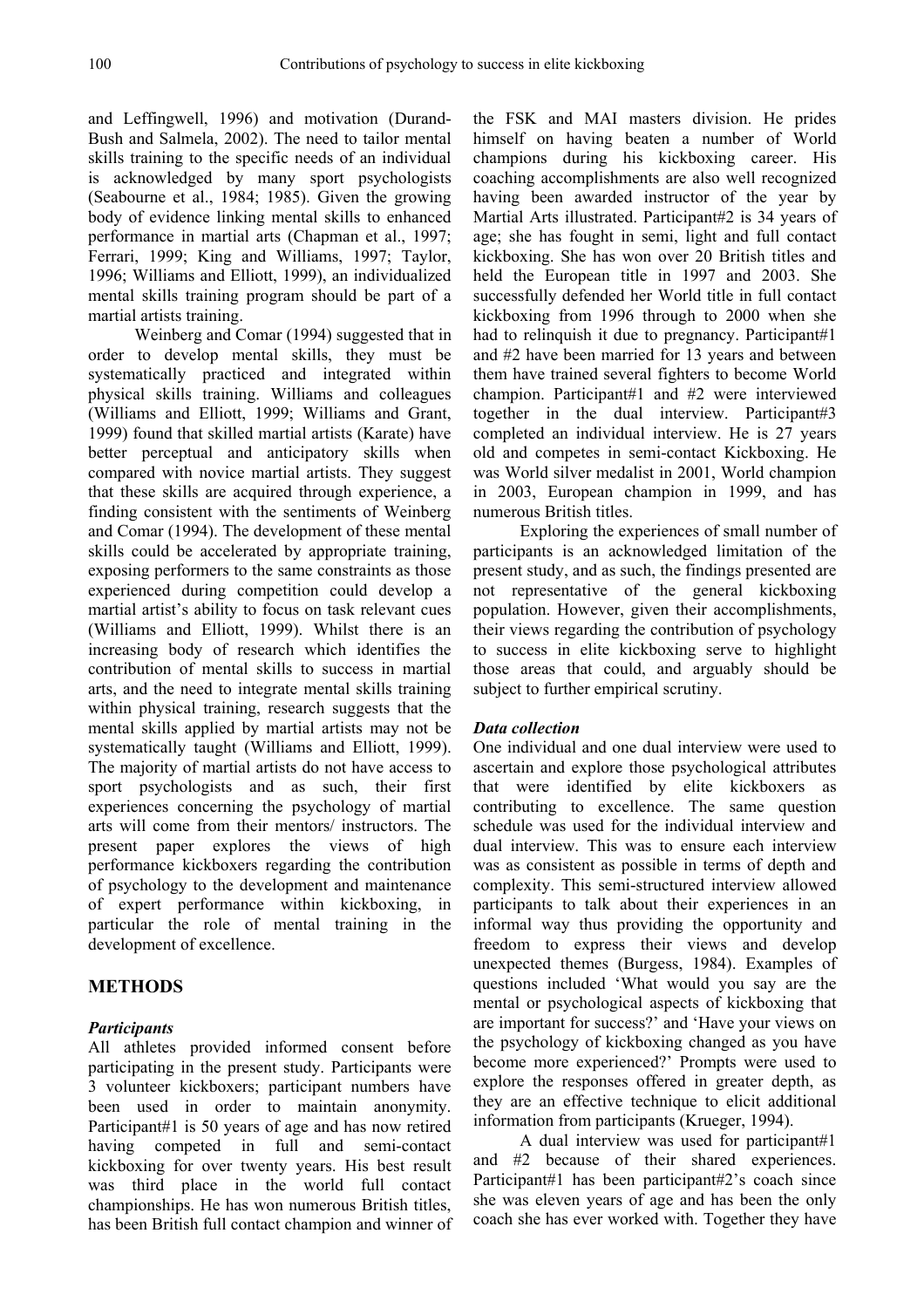established, and manage one of the largest worldwide Kickboxing organizations, and have trained a number of fighters to become World champions. As such a dual interview would provide a greater insight into the success of their kickboxing partnership. Cox and Thompson (2000) found dual interviews to be the most satisfactory way of eliciting information as it gave each participant the opportunity to speak, but they also 'sparked off' conversation with each other and tended to 'keep each other honest' (2000, p.5).

## *Data analysis*

All interviews were transcribed verbatim. In order to check the interview transcripts for accuracy of representation and content, all athletes were provided with a copy of their interview transcripts to modify, add or omit comments as necessary. Consistent with previous qualitative investigations, an inductive-deductive approach to data analysis was used in the present study (Charmaz, 2000; Esterberg, 2002). An inductive analysis of interview data ensured an accurate representation of the contribution of psychology to success discussed by participants. Deductive procedures were utilized in that prior knowledge concerning the contribution of psychology to success helped interpret the data. Reliability criteria were met through continued discussions between the author and participants to ensure continued accuracy of representation. Results are presented in the form of direct quotations in an attempt to accurately reflect the views and experiences of participants.

# **RESULTS AND DISCUSSION**

A review of those studies exploring the psychological factors linked to success in martial arts identifies seven mental skills and two psychological characteristics linked to excellence. These mental skills include; 1) visual search strategies, 2) effective use of self-talk, 3) relaxation, 4) heightened concentration, 5) self-regulation of arousal, 6) goal setting, and 7) imagery. The psychological characteristics linked to success include high self-efficacy and motivation. Within the present study, partial support is offered for the findings of past research, with the exception of visual search strategies participants identified the same mental skills as contributing to success. Due to the specific demands of the sport, this study also suggests that coping with being hit and hitting is a mental skill associated with kickboxing success. Coping with this unique stressor was evidenced in the psychological characteristics identified by participants as contributing to success. In addition to high self-efficacy and motivation, all participants

believed that mental toughness was a requirement for success. Despite agreement concerning the mental skills and psychological characteristics contributing to success, all participants emphasized the importance of developing an individualized style of fighting and mental preparation. In presenting the key findings of the present study data will be presented as pre-competition, competition and postcompetition strategies.

## *Pre-competition strategies*

When exploring the psychology of kickboxing, a number of pre-competition factors emerged. These will be discussed in a time to event manner. Longterm strategies will be explored first, followed by the consideration of short-term strategies.

#### *Long-term strategies*

All three participants identified appropriate training as extremely important. Appropriate training was determined by the intensity of training, the skills addressed in the training and the adaptation of training. The integration of goal setting within training was also considered to be important by all participants. This included short and long-term goals and the careful consideration of goal attainment. Participant#1 talked about the need to set training goals for upcoming fights, and adapt training to accomplish these goals: *"You restructure your training like even hitting a punch bag is different because you're doing it for an aim, when participant#2 used to fight for full contact the one time I even stuck a picture of the person she was fighting on the bag and wouldn't let her go home till she completely blasted that picture off".* 

Research indicates that athletes set goals for competition and training (Munroe-Chandler, et al., 2004; Weinberg et al., 2000), and that these have motivational and performance enhancing effects (Kyllo and Landers, 1995; Weinberg, 1992; Weinberg et al., 2000). Meta-analyses in sport and general goal-setting research strongly supports the contention that specific, challenging goals lead to greater performance gains than do-your-best goals, easy goals, or no goals (Klein et al., 1999; Kyllo and Landers, 1995; Locke and Latham, 1990a; 1990b). Klein et al. (1999) suggest that specific goals direct effort and attention towards those behaviors deemed necessary for successful performance.

The relationship between performance accomplishments in training and increased selfefficacy was also identified by all participants. Bandura (1977; 1997) identified a link between performance accomplishments and self-efficacy, and there is evidence supporting this relationship in the boxing environment (Lane, 2002). Although a number of strategies were identified by participants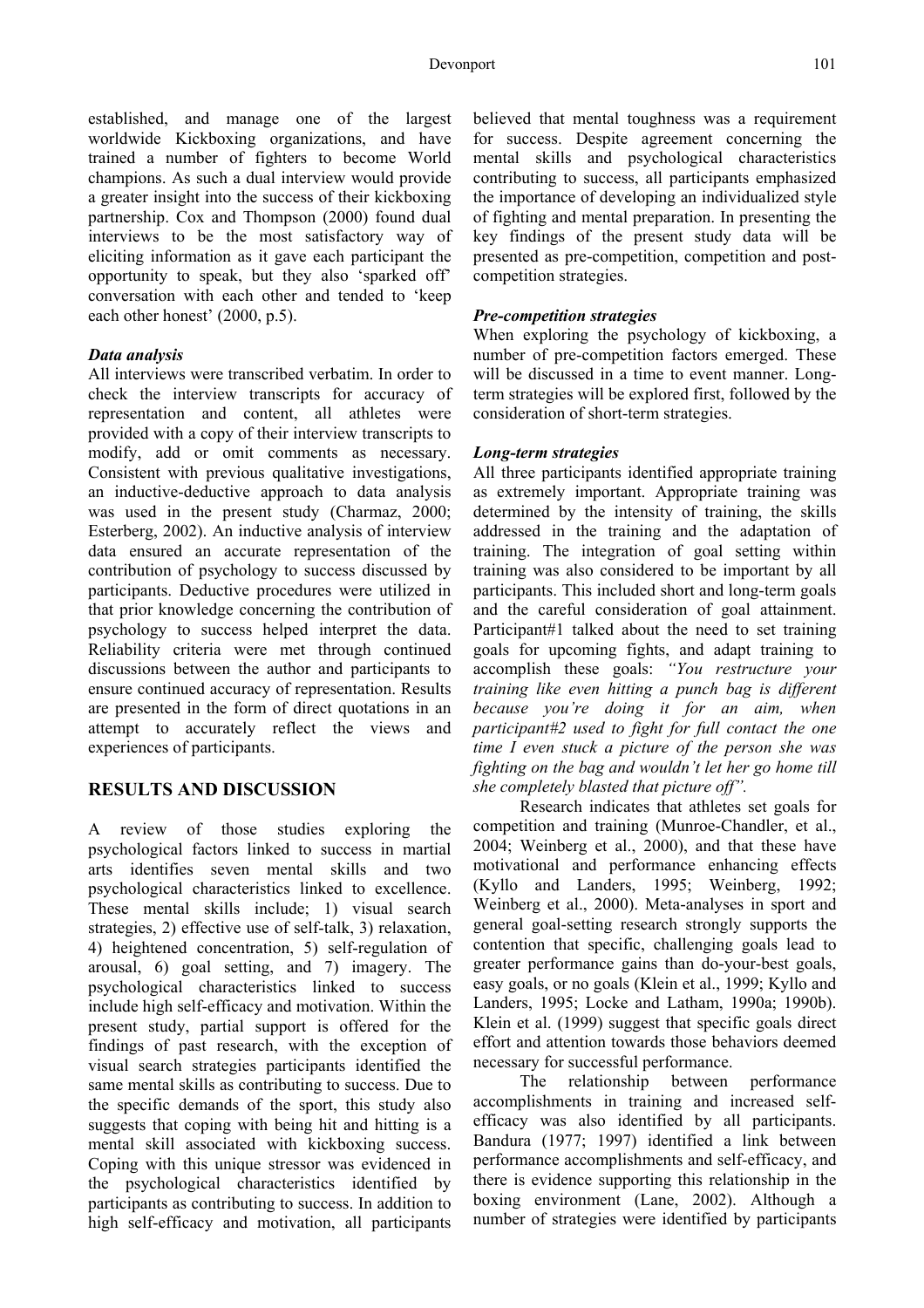as developing self-efficacy, training accomplishments were deemed to be the most important long-term strategy. This was discussed by participant#3, "*by training you get better, the more you train the better you get, the better you get the more confident you get and that's, it's actually easy but it's the hardest thing to do, that's for me the biggest thing to get you're confidence and this up here (taps head) is the most important".* Bandura (1986, 1997) suggests that the most effective way to strengthen self-efficacy is to provide individuals with the opportunity to succeed at a task. Performance accomplishments provide new and relevant information concerning personal ability that is integrated into existing self-efficacy perceptions (Bandura, 1997).

Becoming desensitized to being hit was also considered by all participants to be an important objective of long-term training. The dialogue between participant#1 and #2 offered an interesting insight into the psychology of being hit.

Participant#1*: "Many a person we send out even for a semi-contact fight, the first time they get a smack in the gob they always look round open mouthed".* 

Participant#2*: It's the shock, the more you take one the more you get used to taking one, full contact fighters used to say to me, this sounds really mad I think it's the same probably with any contact sport, you actually get a bit of a thrill out of it, you get hit with quite a good shot sometimes you actually start to laugh and actually start to enjoy, not if you got dropped or something, but half of you is like 'I took that', so it feels good that you took it, you do, you have to get used to it."*

The psychology of being hit, and hitting an opponent is clearly an important aspect of combat sports and as such warrants further empirical attention.

# *Short-term strategies*

Developing a pre-competition routine was identified as a key component of the short-term preparation for a fight. The content of the pre-competition routine varied considerably between fighters and they acknowledged the idiosyncrasies that influenced the process of developing a preferred routine. The precompetition routines described by participants included elements of strategy development, self-talk/ verbal persuasion, imagery, observations/planning, emotional control, physical preparation, arousal management, body language/ posturing and in some instances intimidation.

Participant#3 described his pre-performance routine that typified the combination of physical and mental preparation. *"In the hours leading up I'm scoping the place seeing whose about, I'm picturing* 

*what I'm going to do on the mat, my favored techniques, how I'm going to apply it you know, I speak to a lot of other really good martial artists and they do the same you know, but I'll be doing physical stuff as well I'll be loosening up a little bit, … sharpness work just to get you ready for it you can't go in there stale it's important that you're ready and again get the pressure going just for a couple of seconds bang, and then pull off a little bit then again so you're in that rhythm when you're getting into the ring".* A pre-performance routine should utilize strategies so that they complement each other and comprise the totality of the preperformance routine (Singer, 2002). Preperformance routines enable an athlete to control and direct emotions, thoughts, and attention immediately prior to and during performance (Crews et al., 2001).

Mental imagery was a key component of participants' pre-performance routine and was also utilized for longer term preparation and reflecting on performances. Participant#1 described his use of imagery as a fighter. *"I used to picture myself fighting them in ten minutes thinking 'oh the moment he tries that bugger on me I'm going to do this' and I actually go through the fight, actually fight them in my mind".* Participant's descriptions of their imagery experiences indicate a multi-sensory experience with an emphasis on dynamic kinesthetic imagery. This concurs with the recommendations of Gould and Damarjian (1996) who suggested this type of imagery offered the greatest benefits to athletes.

#### *Competition strategies*

Emotional control was deemed to be critical for success during a fight, in particular the control of aggression, fear and anxiety. Participant#3 outlined the consequences of poor emotional control, *"if you can't control you're anger or you're aggression everything goes out the window… you tense up, body tenses up and then the whole fight goes out the window, as soon as you tense up you lose, especially in what I do because it's so fast and technical and precise, it's so fast that you only have to be off the ball just a little, half a degree and that's it you get caught"*. Participant#2 shared similar experiences, *"I'd say I lost that here (taps head) I didn't lose that from nothing else, I was scared of her and you know being scared is one thing, usually I'm not scared of a person, I'm scared of losing, … that day I was more scared of her because I just didn't believe I could beat her which is why I didn't".* The experiences of these athletes can be empirically supported, for example, using the Profile of Mood States and the Competitive State Anxiety Inventory-2 with 208 brown and black belts (Karate), Terry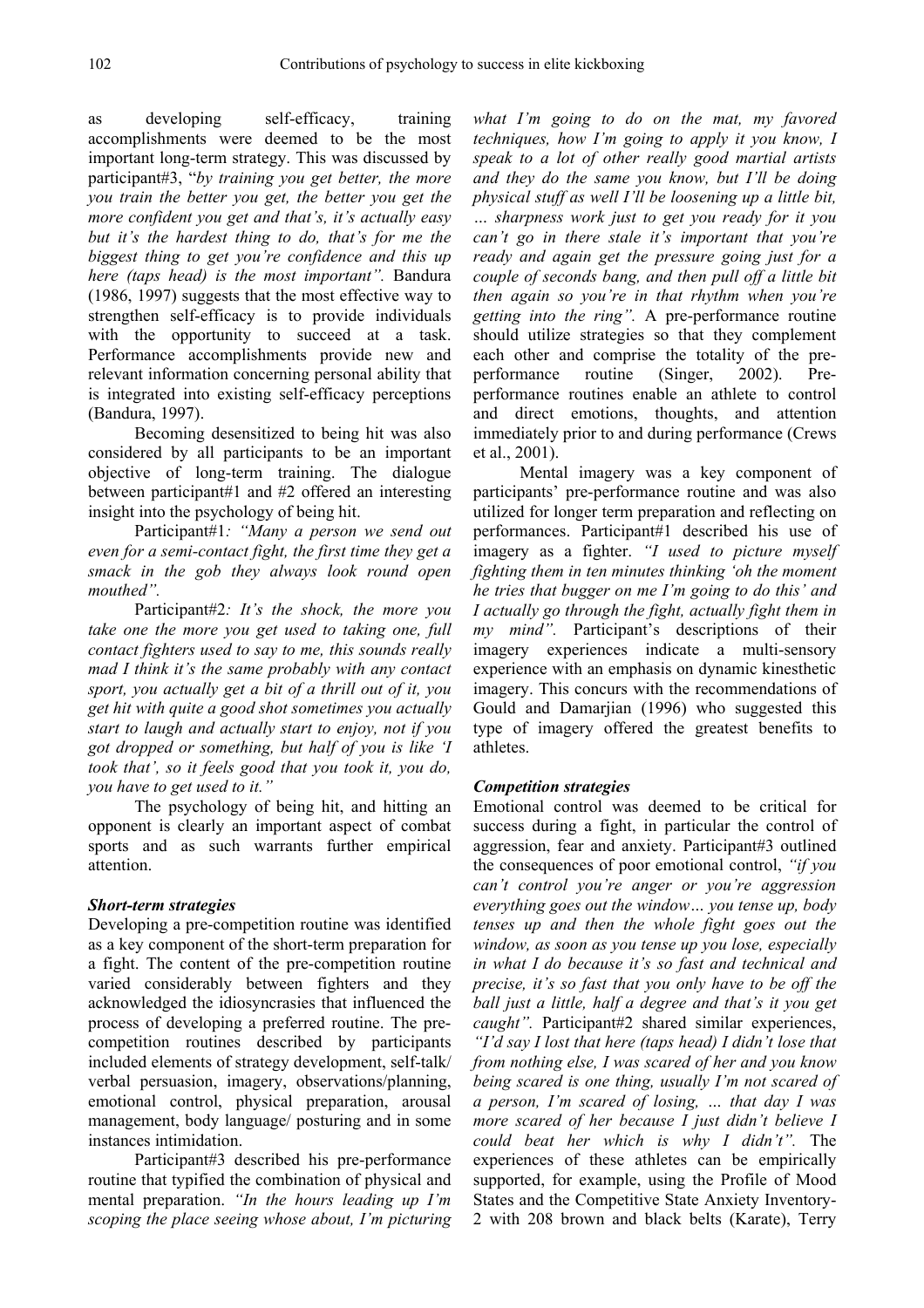and Slade (1995) found that 93.5% of winners could be predicted on the basis of mood and anxiety. Chapman et al. (1997) also found that anxiety scores (CSAI-2) could predict 63% of winners and losers amongst Tae Kwon Do novices. The winners were lower on both somatic anxiety and cognitive anxiety.

With regards to emotional control, participant#3 described a technique he had developed and found to be effective, specifically for controlling his nerves, *"it can be to do with your breathing aspect as well and people don't realize how important breathing is, how you control you're emotions which is all done by your breathing really… like you're nervousness, if you're nervous and agitated I tend to breathe nice and deep, I mean I've never been taught this, this is how I deal with it yeah, you know breathe in through the nose take a big deep breath through to the stomach okay, and out through the mouth and just let it all go and take it from there really".* Focused breathing and muscle relaxation such as this, has been found to regulate anxiety amongst martial artists (Seabourne, 1998; Weinberg et al., 1981). A pre-requisite for effectively coping with those negative emotions elicited by stressful events is emotional intelligence. Salovey and Mayer (1990, p. 189) define emotional intelligence as 'the ability to monitor one's own and other's emotions, to discriminate among them, and to guide one's thinking and actions'. Salovey et al. (1999, p.161) suggest that more emotionally intelligent individuals cope more successfully because they 'accurately perceive and appraise their emotional states, know how and when to express their feelings, and can effectively regulate their mood states'. Participant#3 demonstrates an ability to monitor his emotional state prior to and during competition and manipulate this using appropriate coping strategies, as such he demonstrates emotional intelligence.

Each participant described the intense concentration that they experienced when they performed well, and that this was the performance state they tried to attain when fighting. This state once attained is known as a flow state. Flow is an optimal psychological state characterized by a state of concentration so focused that there is absolute absorption in the activity (Csikszentmihalyi, 1990). There is evidence to suggest that flow is a peak performance state (Jackson and Roberts, 1992; McInman and Grove, 1991). When exploring the way in which flow states were achieved, participants suggested that over learning was necessary so that kickboxing skills could be produced during a fight without conscious processing. Participant#2 explained, "*I think that's part of being a good fighter it's being able to bring something out without thinking about it".* Participant#3 concurred*,* "*you're* 

*in the zone where the techniques that you've practiced, you've learned, you've drilled … you're doing not thinking".* These findings highlight the potential importance of repetition and over learning for aspiring kickboxers.

Self-talk was a strategy used by participants for instructional, motivational and emotional control*.*  In the following excerpt, participant#3 described how being hit was an emotive experience "*no-one really likes getting hit, if I look at every one of my students the main thing is they don't want to get hit, no-one likes to get hit in the face or in the nose or whatever"*. Participant#3 had developed his use of self-talk to control his emotions when fighting*. "I just think 'oh I'm going to get scored on there', not hit, 'I'm going to get scored on', and that's what you want to try and get, the right positiveness make yourself positive that's so important the positive aspect is the biggest psychological thing you can have because you know if your heads not right and you don't believe it no-one else will".* The findings of this study support the work of Williams and Leffingwell (1996) who suggest that self-talk can be used to correct bad habits, to focus attention, to modify intensity level, and increase self-efficacy.

Controlling body language was clearly identified by participants as a short-term precompetition strategy, and was also perceived to be an important competition strategy. This typically involved elements of gamesmanship. For example, participant#2 explained, *"whenever I go to touch gloves I always bang gloves and glare into their face and I always stare them out … I will always stare them out all day and the time when they do this (looks away), they look away I know I've beaten them".*

#### *Post-competition*

Post-competition, reflection was considered to be a natural and important element of a fighter's routine. Participant#3 suggested *"always reflect on your fight take the good things, throw away the bad things but still look at it, you know don't dwell on situations which I used to do because it doesn't work, it doesn't make any difference the fights gone… take the good bits make them better, take the bad bits make them better, you've got to be able to learn from you're mistakes and learn from the things that you did good".* During self-reflection individuals self-evaluate, attribute causation, experience satisfaction, and adapt their performance (Kitsantas and Zimmerman, 2002).

#### *Psychological characteristics linked to success*

When describing the psychological attributes of a good fighter, three attributes were consistently identified by all participants. These were high self-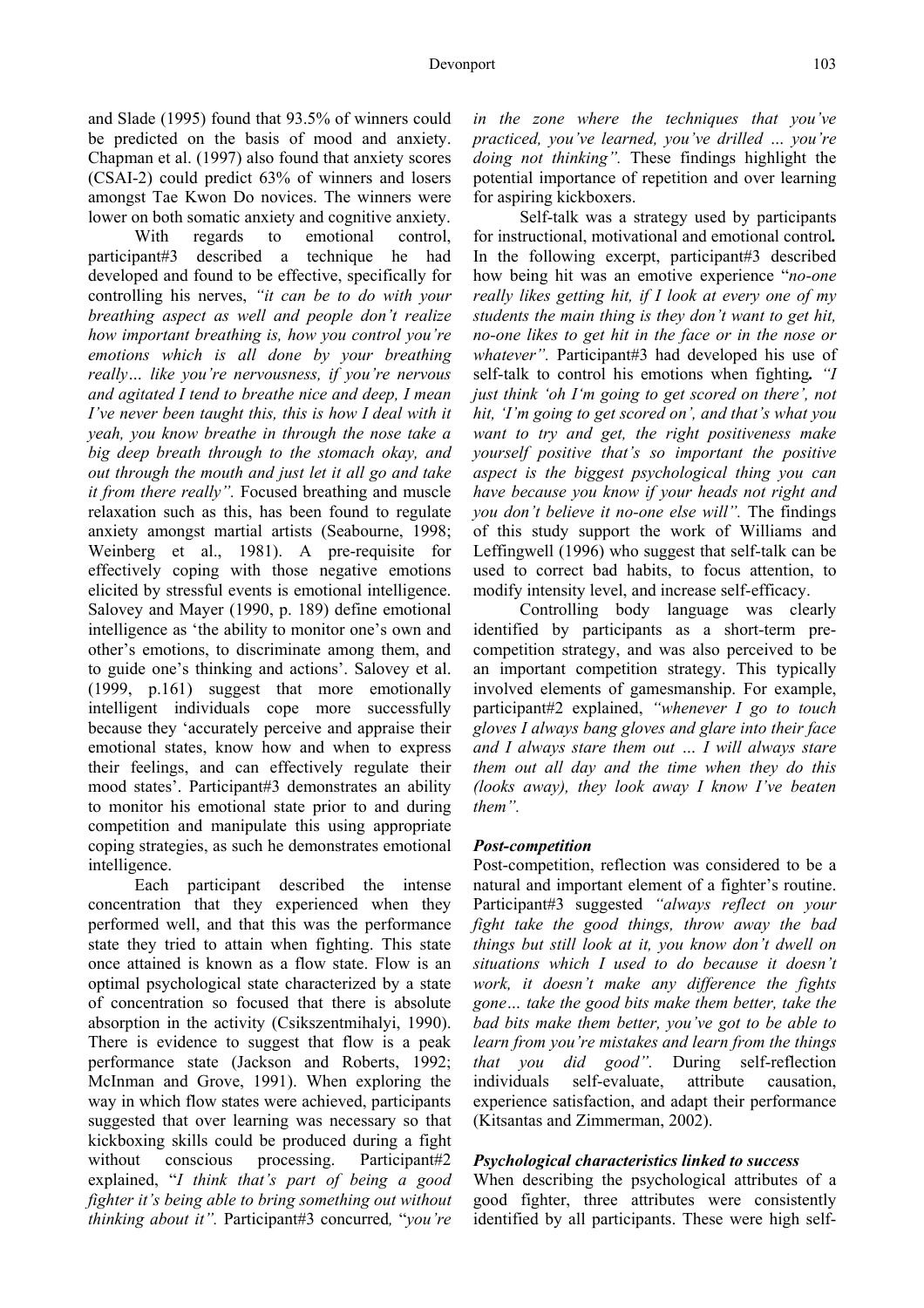efficacy, motivated and mental toughness. Selfefficacy was identified by all participants as the main psychological attribute leading to success. Participant#2 believed that developing self-efficacy was the turning point in her kickboxing career. *"Because it took me a long time to believe in myself, when I did believe in myself I realized that that was the ticket, I try and put that across to them (students) I don't believe that anyone is better than anyone until they prove it, but you can make somebody better than you just by believing they're better than you, you know so I try and put a strong mental attitude across".* Motivation was also considered by all participants to be necessary for success. Participant#2 explained: *"as you fight more and more you need to look for new things, I mean I was fighting week after week after week, winning week after week after week, and one day I just stopped, because I wasn't getting that buzz, …I stopped for five years and I came back out and I won the Europeans, so they said, you still got it there and I said 'I know I got it there but I want it again'".* 

Finally, all participants agreed that a fighter could be an excellent technical fighter, but if they did not posses psychological hardiness they would not be a successful tournament fighter. Mental toughness is arguably one of the most important psychological attributes in achieving performance excellence (Gould et al., 1987; Jones et al., 2002; Williams, 1988). Williams (1988) suggested, "mental toughness may have more to do with winning than do such physical attributes as speed and power" (p. 60). The characteristics of mentally tough performers proposed in the literature have been wide ranging and include: high levels of optimism, self-efficacy, self-belief, self-esteem, desire, determination, commitment, focus and concentration, willpower, control, motivation, and courage (Bull et al., 1996; Goldberg, 1998; Graham and Yocom, 1990; Hodge, 1994; Pankey, 1993; Williams, 1988). Despite these differences of opinion a number of researchers agree that mental toughness is reflected in an athlete's ability to cope with stress and resultant anxiety associated with high-pressure competitive situations (Goldberg, 1998; Gould et al., 1987; Pankey, 1993; Williams, 1988).

# **APPLICATION OF MENTAL SKILLS TRAINING**

Each martial artist considered it important to incorporate mental skills training within physical training. However their personal understanding of the psychology of fighting and the subsequent development of mental skills was developed over a long period of time. This process was influenced by

instructors and other martial artists with whom they shared experiences, and was refined by experiential learning. As such their application of mental skills training was unsystematic and unstructured. All participants described an initial skepticism concerning the role of psychology in kickboxing, for example participant#1 suggested *"I'd probably have thought twenty-five years ago about the psychology of fighting I'd have thought what a load of s\*\*t, you just smack them".* Furthermore, all believed that as they became more experienced their appreciation of the contribution of psychology to the success of a martial artist increased. This was perhaps best summarized by participant#3 who stated *"when I first started I didn't think about it I just wanted to do a technique, … and then you realize that you've got to be positive that's what my instructor always said to me, now I understand it, it's the most important thing, be positive believe you can achieve it and that's it, as long as you believe in it you'll get there".*

The results of the present study offer clear implications for applied sport psychologists. Firstly, sport psychologists must carefully consider the way in which they offer support. It would appear unwise to emphasize the benefits of mental skills training at the cost of describing their application. According to theories of behavioral change, advice giving and focusing exclusively on the benefits of change may only result in counterarguments against change (Rollnick et al., 1999). Applied sport psychologists should consider behavior change counselling when proposing mental skills training (see Rollnick et al., 2002). During behavior change counselling the sport psychologist should encourage martial artists to make their own decisions with regards to behavior change. A trusting atmosphere should be developed to explore a martial artist's feelings about mental skills training and any resultant changes. When implementing mental training skills training and engaging in the process of change, martial artists should be encouraged to utilize self-reflection and evaluation prior to, during, and after training and competitions. Sport psychologists should formally reflect on change with martial artists to identify and work towards the resolution of any difficulties regarding the application of mental skills training.

Linking mental training with training activities also appears to be an important consideration in the development of mental skills. During training, martial artists learn and rehearse the necessary skills in order to improve tournament performance. McCann (1995) suggests that committed athletes spend up to 99% of their time in practice, as opposed to competition. The literature offers further support for the integration of mental skills into practice suggesting that it appears to be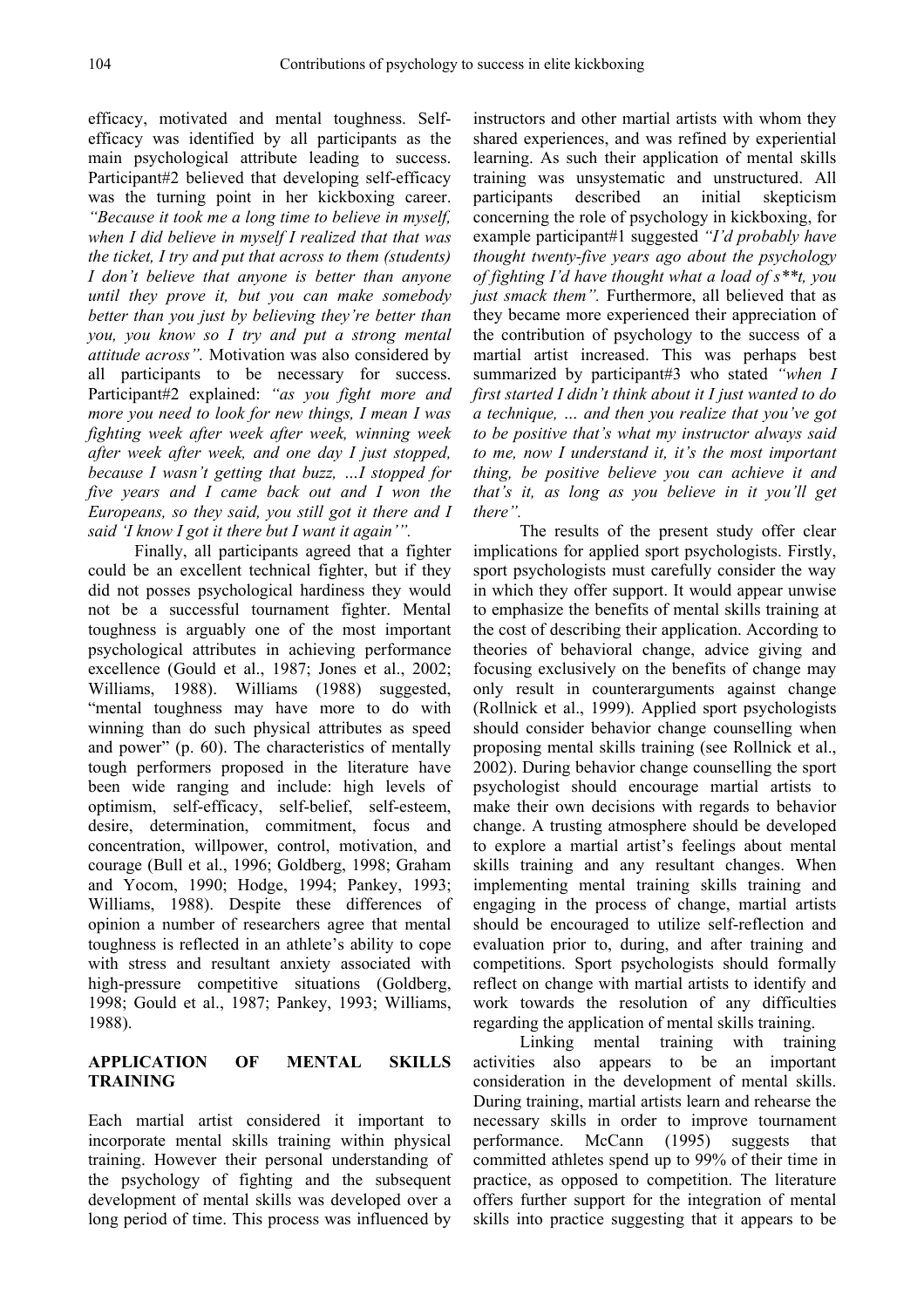influential on an athlete's success (Frey et al., 2003). Weinberg and Williams (1998) suggest that athletes who display a poor mental performance during practice (e.g. inability to concentrate, lack of motivation and application) invariably display the same behaviors during competition. Incorporating mental skills into physical practice will increase the chance of transferring these mental skills into competition (Barr and Hall, 1992; Vealey and Greenleaf, 1998; Weinberg and Comar, 1994; Weinberg and Williams, 1998). Practicing the application of mental skills during training allows them to become habitual and will also increase a martial artist's confidence in their outcome efficacy when used during competition. Conversely the immediate application of mental skills in competition may result in a negative experience. The use of an unfamiliar technique presented in the application of a new mental skill will require conscious processing on the part of the athlete and as such may detract valuable attentional resources away from competition (Weinberg and Williams, 1998). This may result in performance decrements and reduce the martial artist's efficacy expectancies regarding the intervention.

Durand-Bush and Salmela (2002) found that world and Olympic champions refined their psychological skills and strategies informally during daily activities and in conjunction with other training exercises. The results of the present study support the findings of Duran-Bush and Salmela (2002) suggesting that athletes can use different strategies and be creative as they develop and maintain those mental skills appropriate for kickboxing. There is clearly a need to revisit the suggestion that mental training should be structured and involve the use of specific performance enhancement techniques in order to be effective.

# **CONCLUSION**

The results of this study identify the use of many short and long-term psychological strategies that have been passed down through Kickboxing generations and refined through personal experience. As a result of experiential learning all participants considered the psychological preparation of martial artists to be an important consideration for success. Their practices concerning the mental preparation for a fight varied considerably. Each participant possessed individualized pre-competition and competition practices intended to optimize their mental preparation for competition. This concurs with past research which suggests that psychological techniques used by athletes need to be tailored for the individual (Seabourne et al., 1984, 1985; Schinke, 2004). Psychological skills training should

be integrated within physical skills training and rehearsed during training and simulated competition. Whilst all participants acknowledged the importance of psychological preparation for success, their application of mental skills training was unsystematic. Sport psychology consultants clearly have a role in helping athletes develop and refine individualized routines to formally integrate psychological training into physical training.

#### **REFERENCES**

- Bandura, A. (1977) Self-efficacy: Toward a unifying theory of behavioral change. *Psychological Review* **84**, 191-215.
- Bandura, A. (1986) *Social foundations of thought and action: A social cognitive theory*. Englewood Cliffs, NJ: Prentice Hall.
- Bandura, A. (1997) *Self-efficacy: The exercise of control.*  New York: W.H. Freeman.
- Barr, K. and Hall, C. (1992) The use of imagery by rowers. *International Journal of Sport Psychology*  **23***,* 243-261.
- Bull, S.J., Albinson, J.G. and Shambrook, C.J. (1996) *The mental game plan: Getting psyched for sport.*  Eastbourne, UK: Sports Dynamics.
- Burgess, R.G. (1984) *In the field: An introduction to field research.* London: George Allen and Unwin.
- Chapman, C., Lane, A.M., Brierley, J.H. and Terry, P.C. (1997) Anxiety, self-confidence and performance in Tae Kwon-do. *Perceptual and Motor Skills* **85***,* 1275-1278.
- Charmaz, K. (2000) Grounded theory: Objectivist and constructivist methods. In: *Handbook of qualitative research.* Eds: Denzin, N. and Lincoln, Y.S. 2<sup>nd</sup> edition. Thousand Oaks, Sage. 509-535.
- Cox, B. and Thompson, S. (2000) Multiple bodies: sportswomen, soccer and sexuality. *International Review for the Sociology of Sport* **35***,* 5-20.
- Crews, D.J., Lochbaum, M.R. and Karoly, P. (2001) Selfregulation: Concepts, methods, and strategies in sport and exercise. In: *Handbook of sport psycholog*y. Eds: Singer, R.N., Hausenblas, H.A. and Janelle, C.M. 2<sup>nd</sup> edition. New York: Wiley. 566-581.
- Csikszentmihalyi, M. (1990) *Flow: The psychology of optimal experience*. New York: Harper and Row.
- Durand-Bush, N. and Salmela, J.H. (2002) The development and maintenance of expert athletic performance: Perceptions of World and Olympic Champions. *Journal of Applied Sport Psychology*  **14**, 154-171.
- Esterberg, K.G. (2002) *Qualitative methods in social research.* Toronto, McGraw-Hill.
- Ferrari, M. (1999) Influence of expertise on the intentional transfer of motor skill. *Journal of Motor Behavior* **31***,* 79-85.
- Frey, M., Laguna, P.L. and Ravizza, K. (2003) Collegiate athletes' mental skill use and perceptions of success: An exploration of the practice and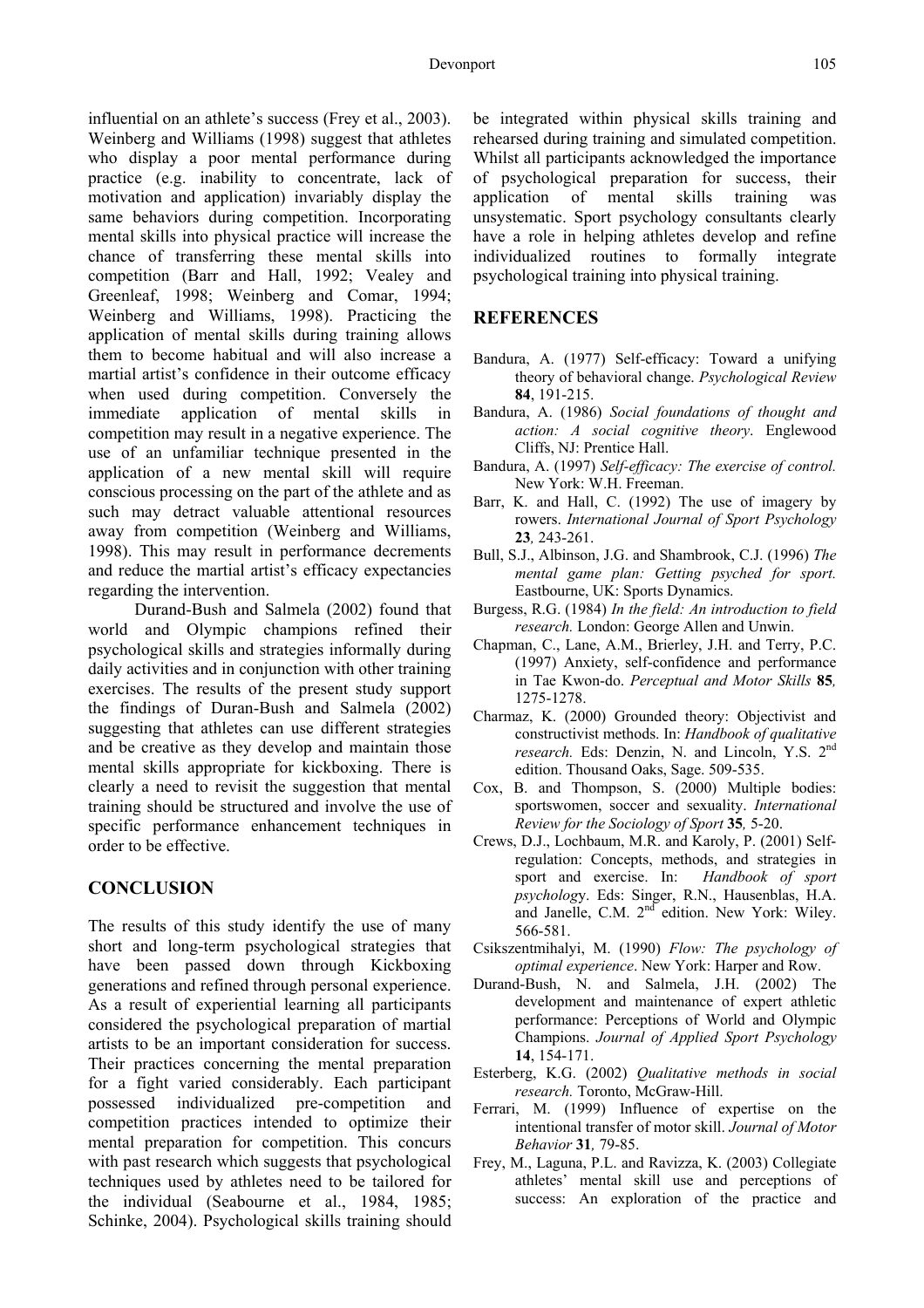competition settings. *Journal of Applied Sport Psychology* **15**, 115-128.

- Goldberg, A.S. (1998) *Sports slump busting: 10 steps to mental toughness and peak performance.*  Champaign, IL: Human Kinetics.
- Gould, D. and Damarjian, N. (1996) Imagery training for peak performance. In: *Exploring sport and exercise psychology.* Eds: Van Raalte, J.L. and Brewer B.W. Washington, DC: American Psychological Association. 3-24.
- Gould, D., Hodge, K., Peterson, K. and Petlichkoff, L. (1987) Psychological foundations of coaching: similarities and differences among intercollegiate wrestling coaches. *The Sport Psychologist* **1***,* 293– 308.
- Graham, D. and Yocom, G. (1990) *Mental toughness training for golf.* Lexington, MA: The Stephen Greene Press.
- Hodge, K. (1994) Mental toughness in sport: Lessons for life. The pursuit of personal excellence. *Journal of Physical Education New Zealand* **27***,* 12–16.
- Jackson, S.A. and Roberts, G.C. (1992) Positive performance states of athletes: Toward a conceptual understanding of peak performance. *The Sport Psychologist* **6***,* 156-171.
- Jones, G., Hanton, S. and Connaughton, D. (2002) What is this thing called mental toughness? An investigation of elite sport performers. *Journal of Applied Sport Psychology* **14***,* 205-218.
- King, L.A. and Williams, T.A. (1997) Goal orientation and performance in martial arts. *Journal of Sport Behavior* **20***,* 397-411.
- Kitsantas, A. and Zimmerman, B.J. (2002) Comparing self-regulatory processes among novice, nonexpert, and expert volleyball players: A microanalytic study. *Journal of Applied Sport Psychology* **14**, 91-105.
- Klein, H.J., Wesson, M.J., Hollenbeck, J.R. and Alge, B.J. (1999) Goal commitment and the goal setting process: Conceptual clarification and empirical synthesis. *Journal of Applied Psychology* **84***,* 885- 896.
- Krueger, R.A. (1994) Focus Groups: A Practical Guide for Applied Research. London: Sage Publications.
- Kyllo, B. and Landers, D. (1995) Goal setting in sport and exercise: A research synthesis to resolve the controversy. *Journal of Exercise and Sport Psychology* **17***,* 117-137.
- Lane, A.M. (2002) Relationships between performance toward accomplishment and self-efficacy in amateur boxing. *Perceptual and Motor Skills* **94**, 1056.
- Locke, E.A. and Latham, G.P. (1990a) *A theory of goal setting and task performance.* Englewood Cliffs, NJ: Prentice Hall.
- Locke, E.A. and Latham, G.P. (1990b) Work motivation and satisfaction: Light at the end of the tunnel. *Psychological Science* **1***,* 240-246.
- McCann, S. (1995) Overtraining and burnout. In: *Sport psychology interventions.* Ed: Murphy, S. M. Champaign, IL: Human Kinetics. 347-368.
- McInman, A.D. and Grove, J.R. (1991) Peak moments in sport: A literature review. *Quest* **43***,* 333–351.
- Munroe-Chandler, K.J., Hall, C.R. and Weinberg, R.S. (2004) A qualitative analysis of the types of goals athletes set in training and competition. *Journal of Sport Behaviour* **27***,* 58-74.
- Orlick, T. (2000) *In pursuit of excellence.* Champaign, IL: Human Kinetics.
- Pankey, B. (1993) Presence of mind: Five ways to lower your class drop-out rate with mental toughness. *American Fitness* **11***,* 18–19.
- Rollnick, S., Mason, P. and Butler, C. (1999) *Health behaviour change: A guide for practitioners*. Edinburgh: Churchill Livingstone.
- Rollnick, S., Allison, J., Ballasiotes, S., Barth, T., Butler, C., Rose, G. and Rosengren, D. (2002) Variations on a theme: Motivational interviewing and its adaptations*.* In: *Motivational interviewing: Preparing people for change.* Eds: Miller, W. and Rollnick, S. 02<sup>nd</sup> edition. New York: Guilford Press. 270-283.
- Salovey, P. and Mayer, J.D. (1990) Emotional intelligence. *Imagination, Cognition, and Personality* **9***,* 185-211.
- Salovey, P., Bedell, B.T., Detweiler, J.B. and Mayer, J.D. (1999) Coping intelligently, Emotional Intelligence, and the coping process. In: *Coping: the psychology of what works.* Ed: Snyder, C.R. New York: Oxford University Press. 141-160.
- Schinke, R.J. (2004) The Contextual side of professional boxing: One consultant's experience. *Athletic Insight* **6(2).** Available from URL: http://www.athleticinsight.com/vol6iss2/profession al boxing.htm
- Seabourne, T. (1998) *The martial arts athlete.* Boston, MA: YMAA Publication Center.
- Seabourne, T., Weinberg, R. and Jackson, A. (1984) Effect of individualized practice and training of visuo-motor behavior rehearsal in enhancing karate performance. *Journal of Sport Behavior* **7***,* 58-67.
- Seabourne, T., Weinberg, R., Jackson, A. and Suinn, R.M. (1985) Effect of individualized, nonindividualized, and package intervention strategies on karate performance. *Journal of Sport Psychology* **7***,* 40-50.
- Singer, R. N. (2002) Preperformance state, routines, and automaticity: what does it take to realize expertise in self-paced events? *Journal of Sport and Exercise Psychology* **24***,* 359-375.
- Taylor, J. (1996) Intensity regulation and athletic performance. In: *Exploring sport and exercise psychology.* Eds: Van Raalte, J.L. and Brewer, B.W. Washington, DC: American Psychological Association. 3-24.
- Terry, P.C. and Slade, A. (1995) Discriminant effectiveness of psychological state measures in predicting performance outcome in karate competition. *Perceptual and Motor Skills* **81***,* 275- 286.
- Vealey, R.S. and Greenleaf, C.A. (1998) Seeing is believing: Understanding and using imagery in sport. In: *Applied sport psychology: Personal growth to peak performance.* Ed: Williams, J.M. Mountain View, CA: Mayfield Publishing Company. 237-269.